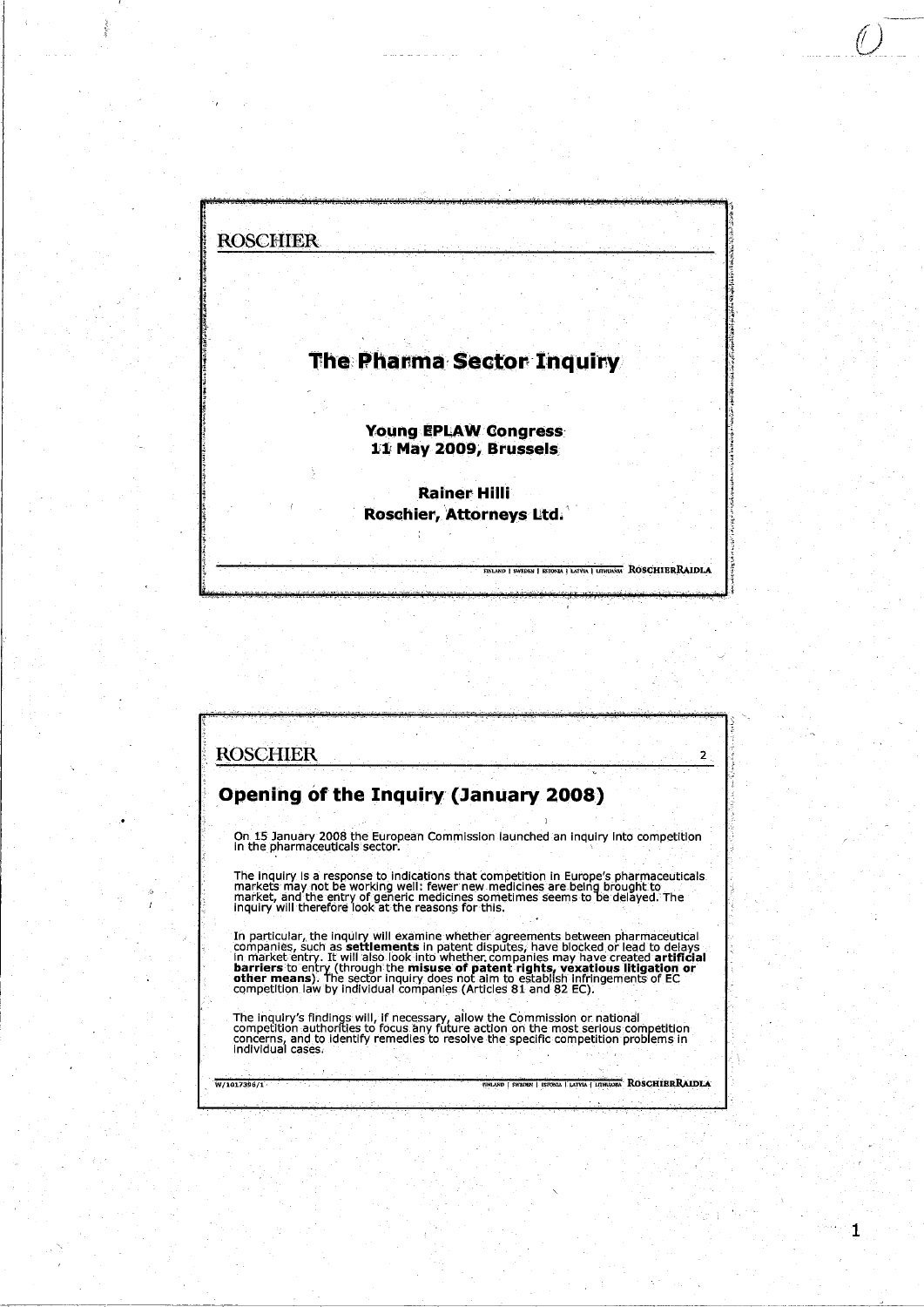

| <b>ROSCHIER</b> | EUROPEAN COMMISSION<br>$\begin{picture}(20,20)(-2.5,2.5) \put(0,0){\vector(1,0){10}} \put(15,0){\vector(1,0){10}} \put(15,0){\vector(1,0){10}} \put(15,0){\vector(1,0){10}} \put(15,0){\vector(1,0){10}} \put(15,0){\vector(1,0){10}} \put(15,0){\vector(1,0){10}} \put(15,0){\vector(1,0){10}} \put(15,0){\vector(1,0){10}} \put(15,0){\vector(1,0){10}} \put(15,0){\vector(1,0){10}} \put($ | 4 |
|-----------------|-----------------------------------------------------------------------------------------------------------------------------------------------------------------------------------------------------------------------------------------------------------------------------------------------------------------------------------------------------------------------------------------------|---|
|                 |                                                                                                                                                                                                                                                                                                                                                                                               |   |
|                 |                                                                                                                                                                                                                                                                                                                                                                                               |   |
|                 | <b>Pharmaceutical Sector Inquiry</b>                                                                                                                                                                                                                                                                                                                                                          |   |
|                 | <b>Preliminary Report</b>                                                                                                                                                                                                                                                                                                                                                                     |   |
|                 | (DG Competition Staff Working Paper)                                                                                                                                                                                                                                                                                                                                                          |   |
|                 |                                                                                                                                                                                                                                                                                                                                                                                               |   |
|                 |                                                                                                                                                                                                                                                                                                                                                                                               |   |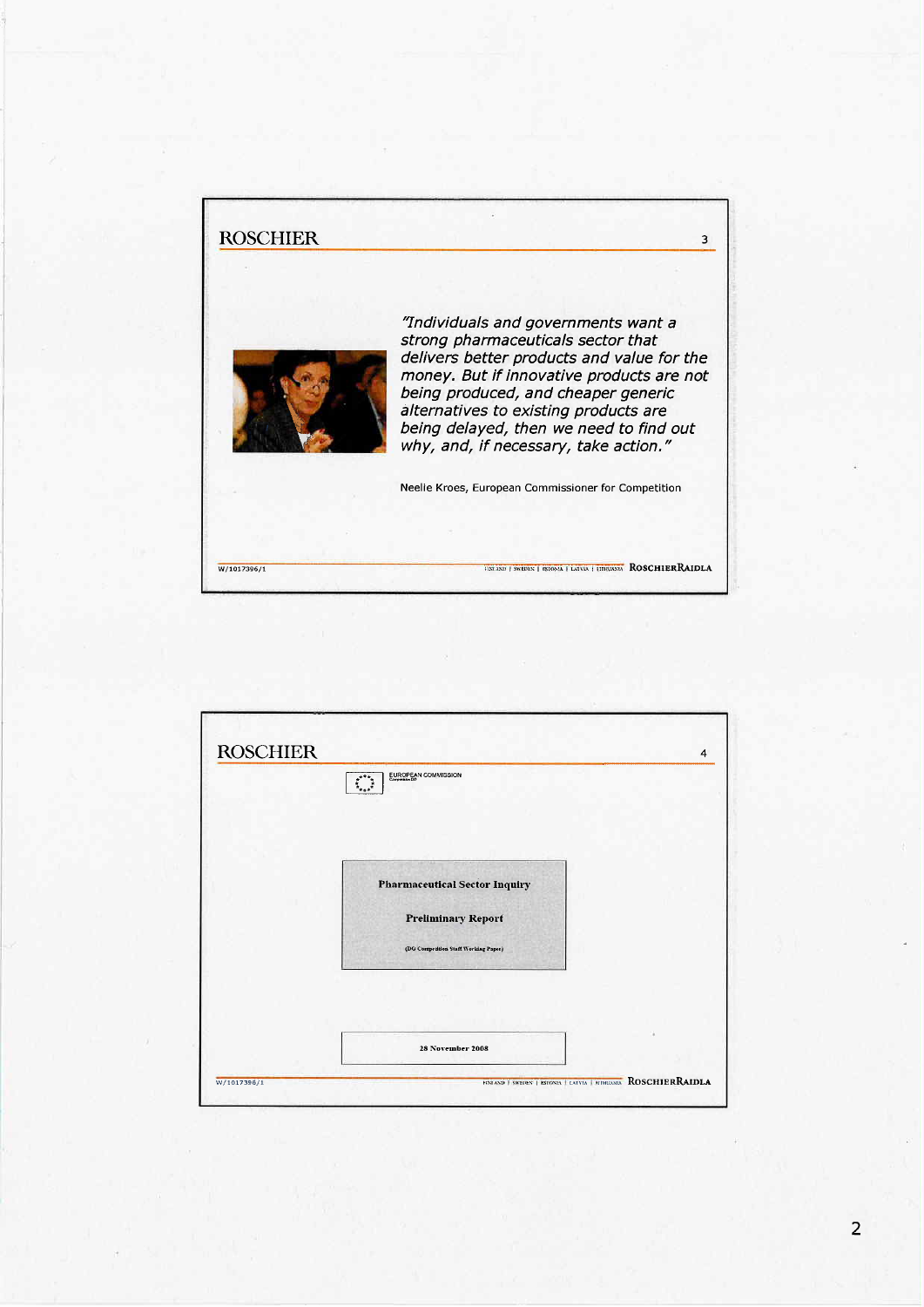**ROSCHIER**  $\mathbf{5}^\circ$ **Preliminary Report** The market for prescription and non-prescription medicines is worth over EUR 138 billion ex factory and EUR 214 billion at retail prices. This translated into a retail expenditure of approximately EUR 430 for each EU citizen in 2007. **TEXTVA | LOTRANGE ROSCHIERRAIDLA** W/1017396/1



 $\overline{3}$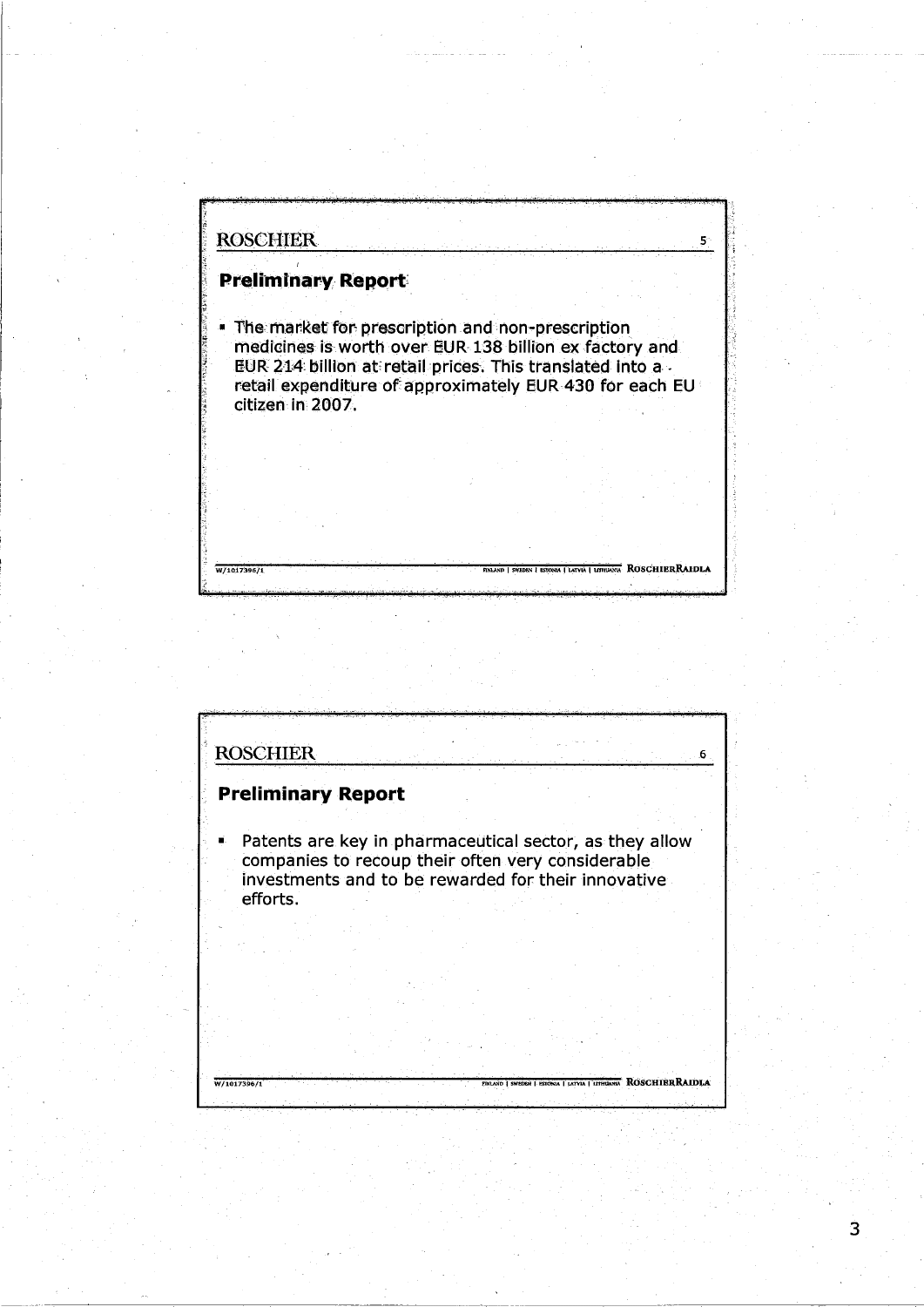



 $\overline{4}$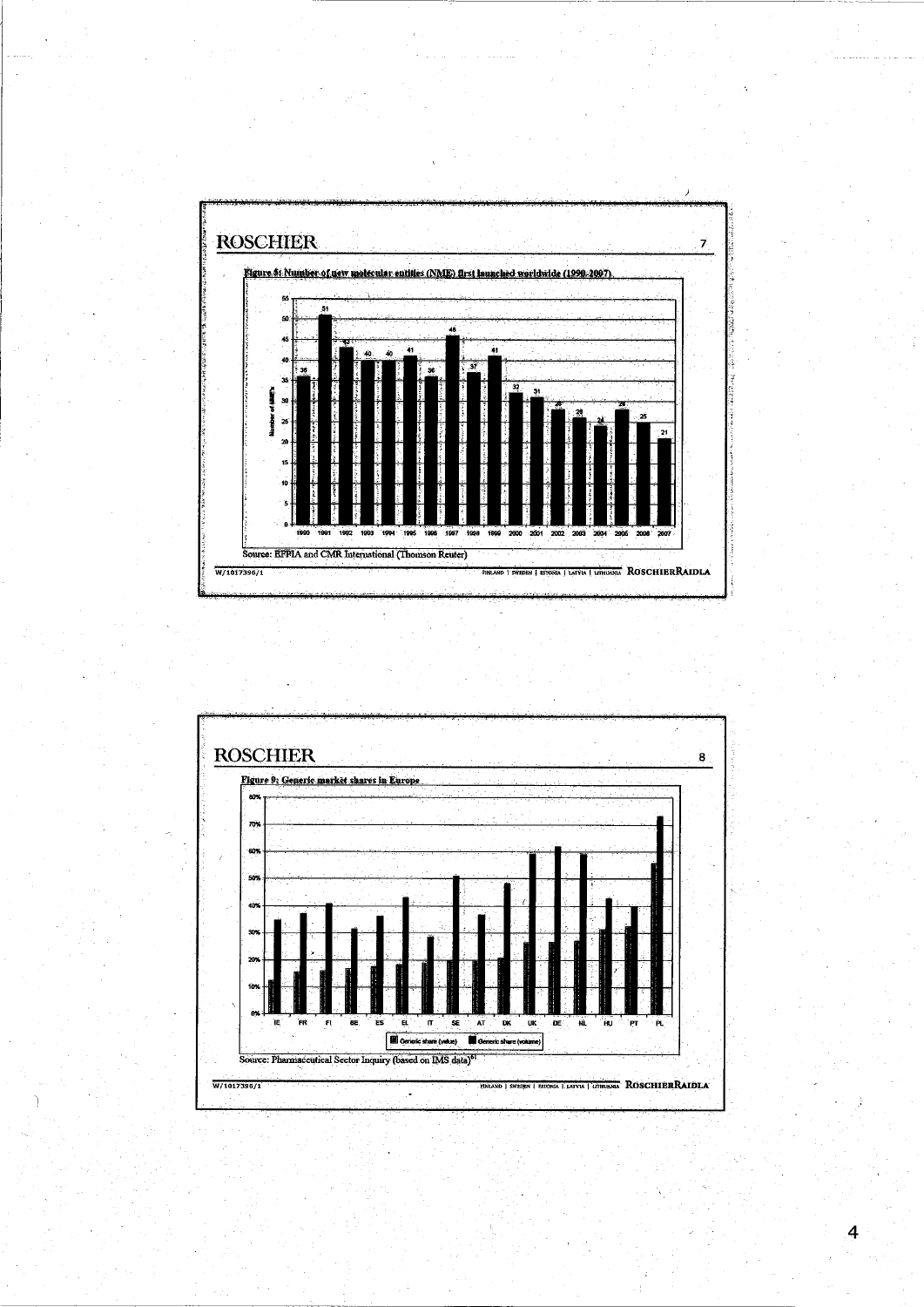W/1017396/1

#### **Preliminary Report**

Originator companies have designed and implemented strategies (a "tool-box" of instruments) aimed at ensuring continued revenue streams for their medicines. Although there may be other reasons for delays to generic entry, the successful implementation of these strategies may have the effect of delaving or blocking such entry.

Ö.

**TERRAIDLA** 

The strategies observed include filing for up to 1,300 patents EU-wide in relation to a single medicine (so-called "patent" clusters"), engaging in disputes with generic companied leading to nearly 700 cases of reported patent litigation, concluding settlement agreements with generic companies which may delay generic entry and intervening in national procedures for the approval of generic medicines.

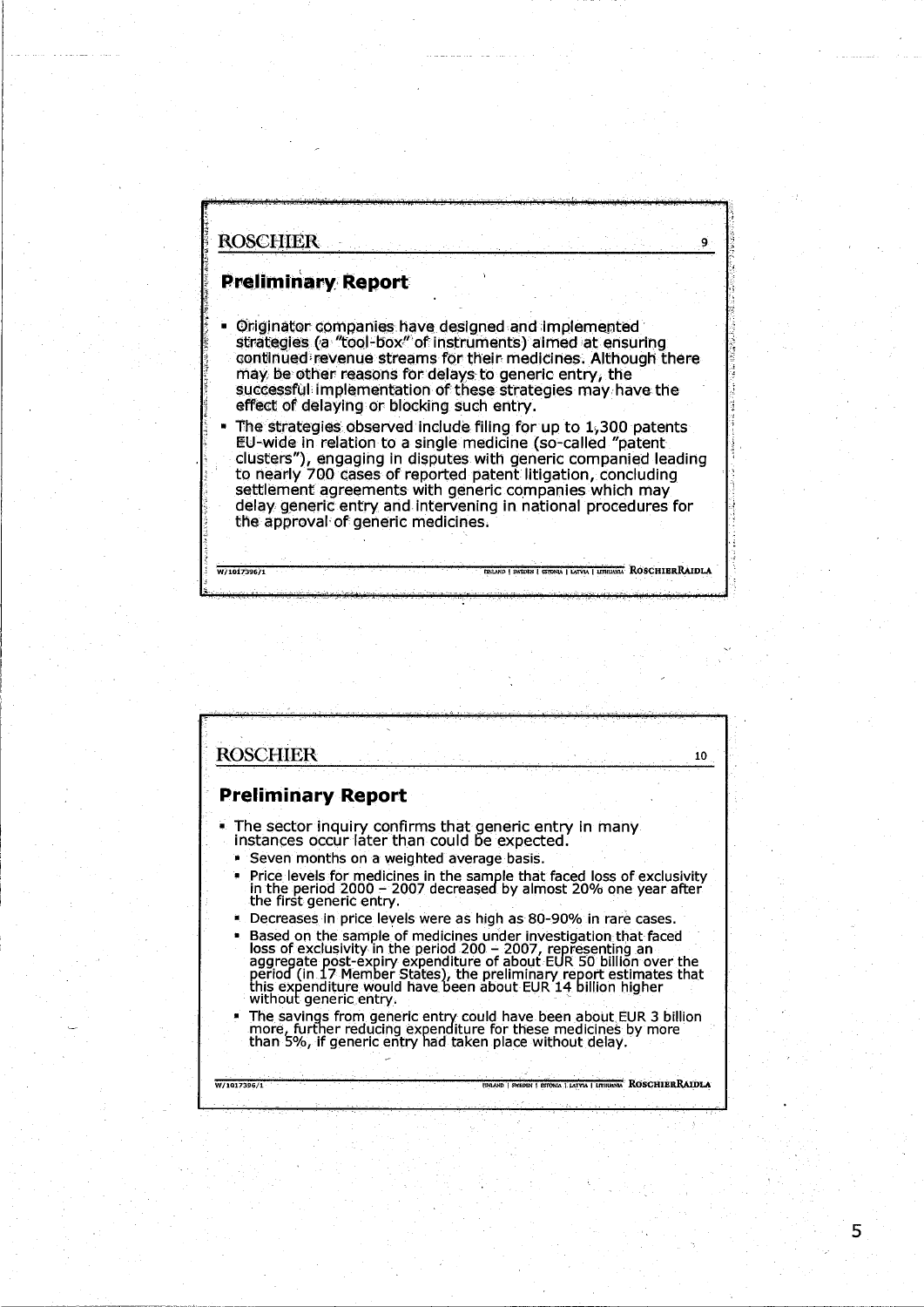W/1017396/1

### **Preliminary Report - Main Findings**

- 1. Products and Patents
- The pharmaceutical sector is one of the main users of
- the existing patent system. The number of pharmaceutical-related patent applications before the European Patent Office (EPO) nearly doubled between 2000 and 2007. Blockbuster medicines' patent portfolios show a steady rise in patent applications throughout the life cycle of a product.

 $11<sup>3</sup>$ 

**RA | LATVIA | LITHUARIA<sup>"</sup>, ROSCHIERRAIDLA** 

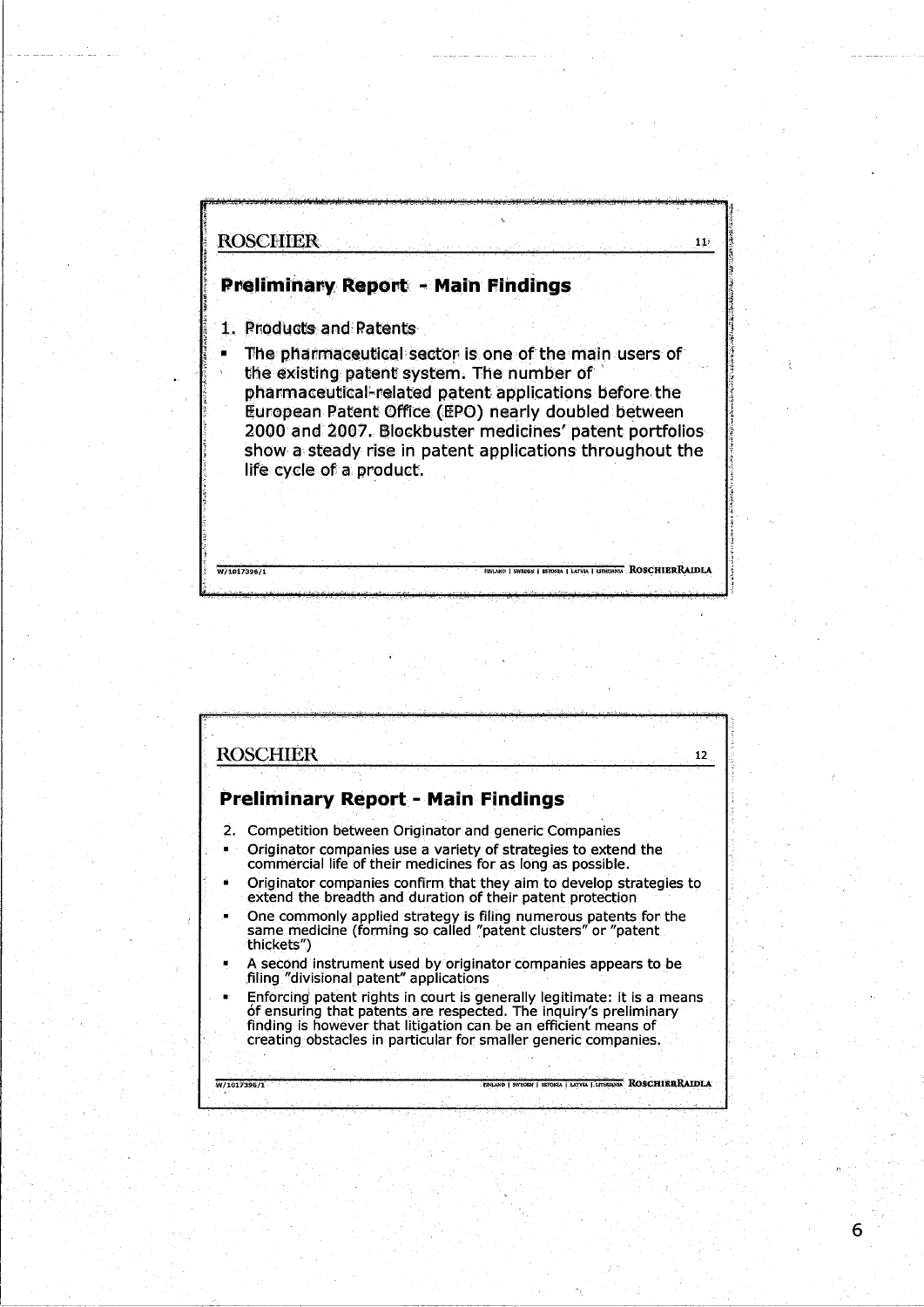W/1017396/

## **Preliminary Report - Main Findings**

**Between 2000 and 2007, originator and generic companies** engaged, out of court, in at least 1300 patent-related contacts and disputes concerning the launch of generic products.

13

ROSCHIERRAIDLA

7

The number of patent litigation cases between originator and generic companies increased by a factor of four between 2000 and 2007. In total, close to 700 cases. 149 cases were reported as litigation in which a final judgment was reached.

Generic companies won the majority of cases in which a final judgment was given (62%).

#### . In 11% of the final judgments reported, two or more different courts in different EU Member States gave conflicting final judgments on the same issue of patent validity or infringement.

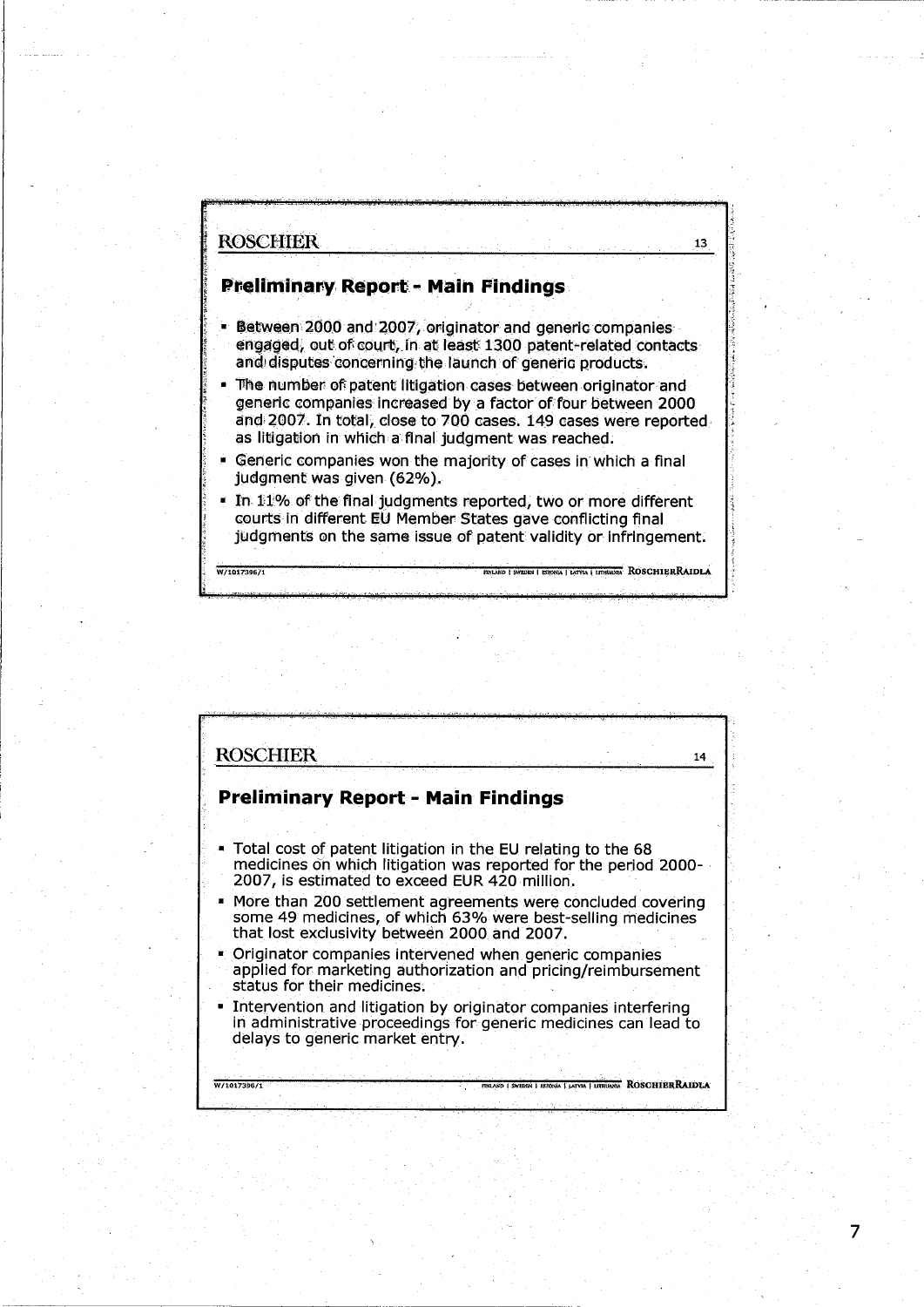



 $\overline{8}$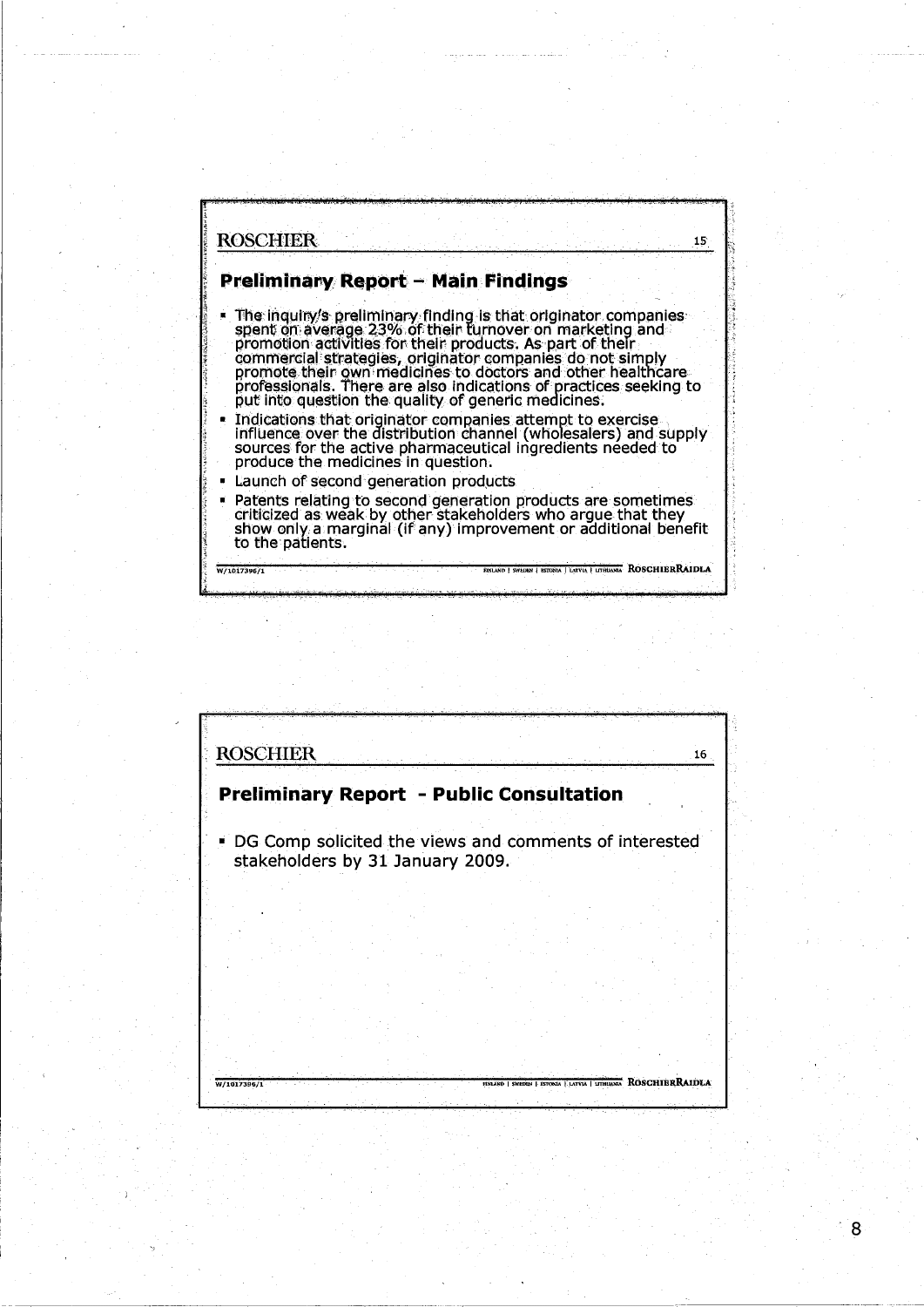| <b>ROSCHIER</b>                                                 |  |                           |  | 17 |
|-----------------------------------------------------------------|--|---------------------------|--|----|
|                                                                 |  |                           |  |    |
|                                                                 |  | <b>EGA Position Paper</b> |  |    |
| <b>Making Medicines Affordable</b>                              |  |                           |  |    |
| "Patients must have immediate access to                         |  |                           |  |    |
| affordable generic medicines at day one after<br>patent expiry" |  |                           |  |    |
|                                                                 |  |                           |  |    |
|                                                                 |  |                           |  |    |
|                                                                 |  |                           |  |    |

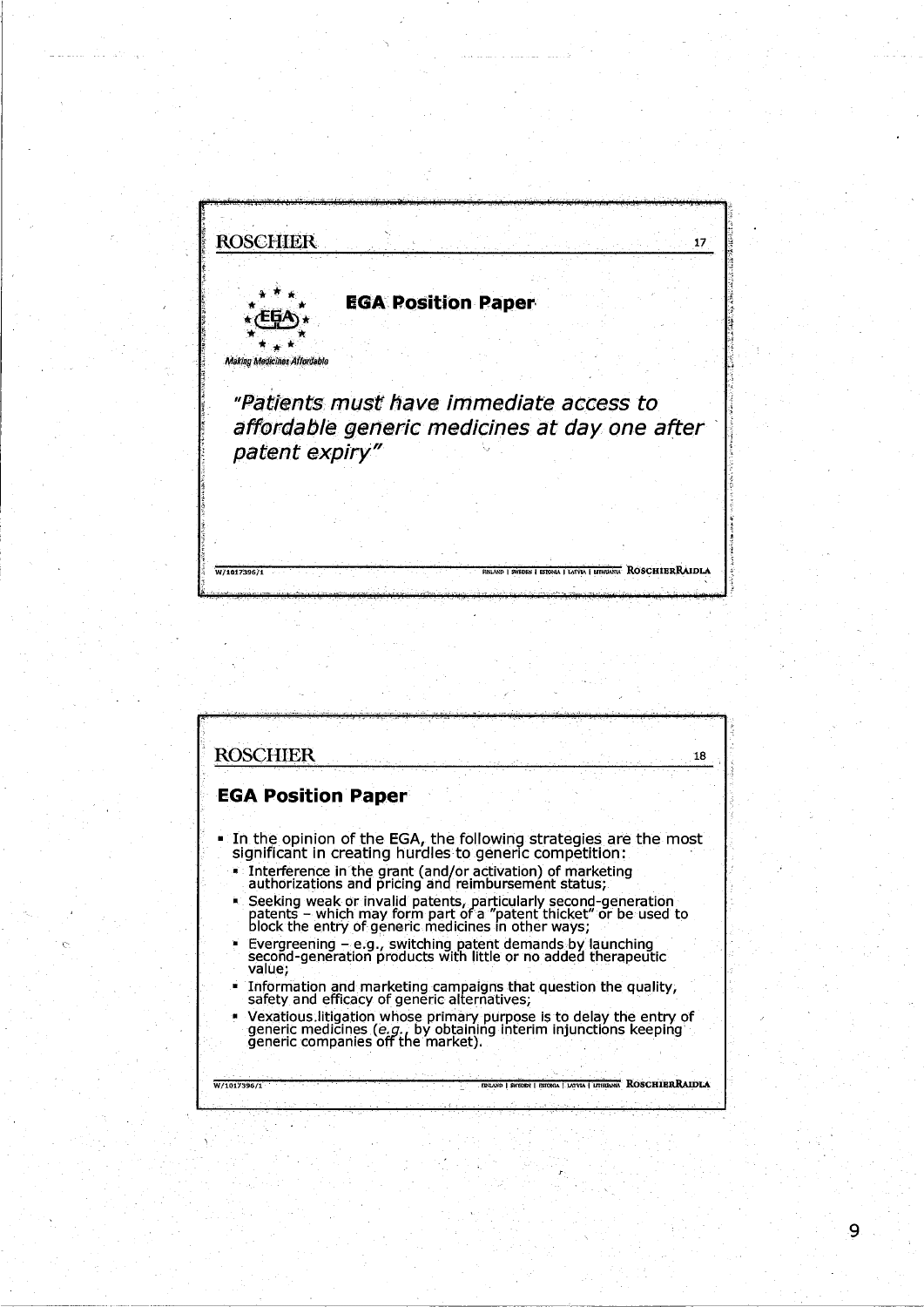

and a market of

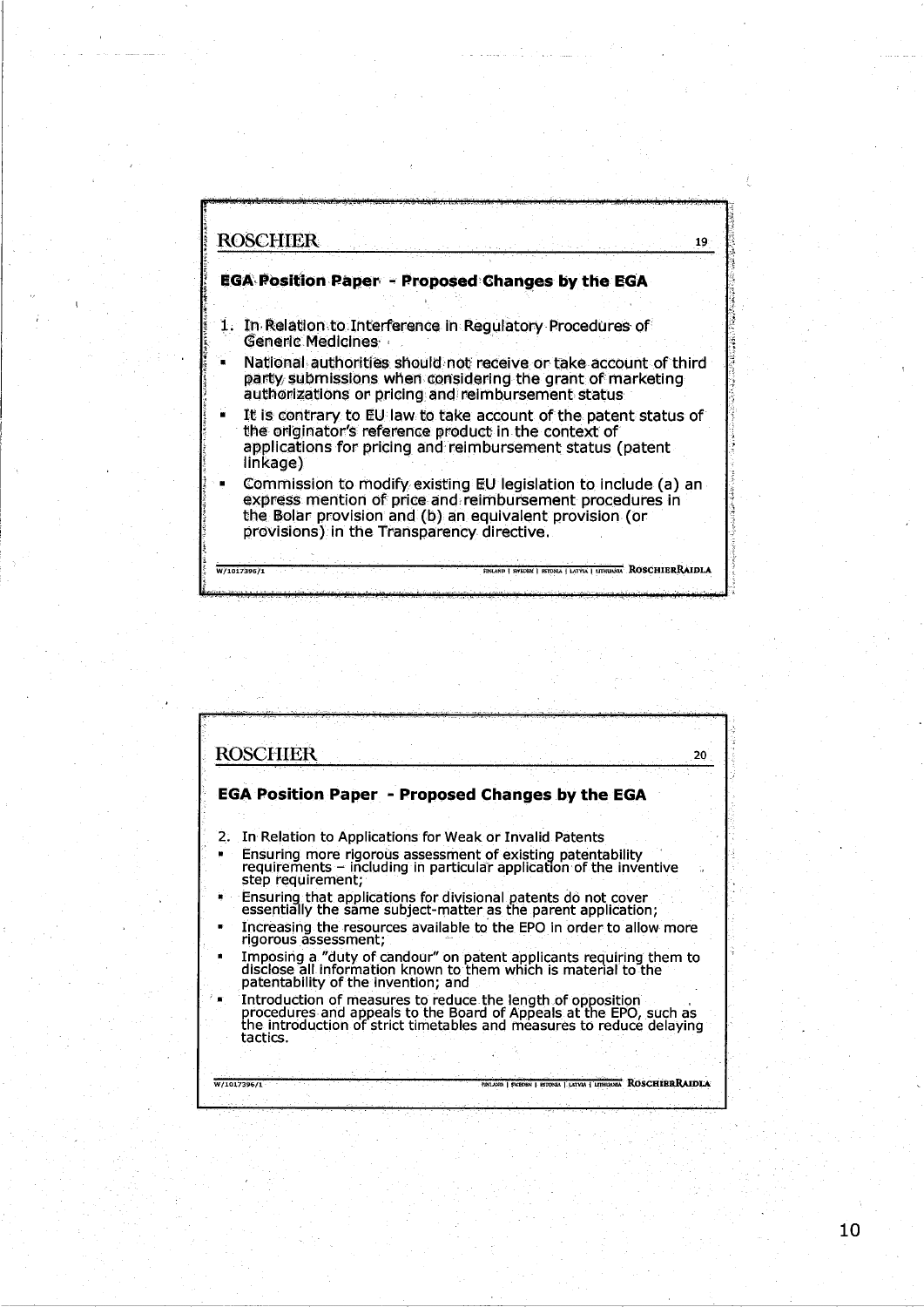

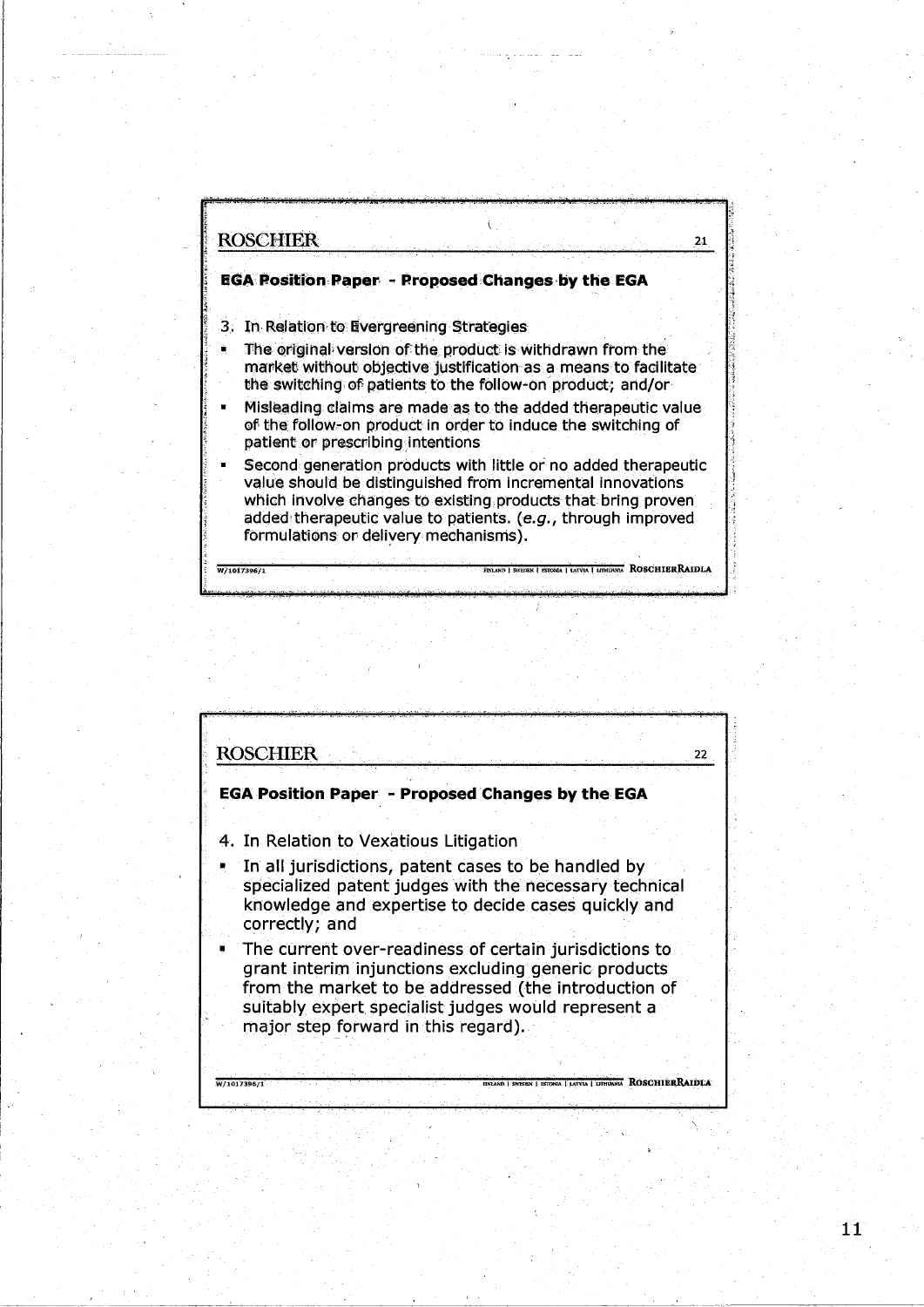**ROSCHIER**  $23<sup>2</sup>$ **EGA Position Paper - Proposed Changes by the EGA** 5. Settlement Agreements "For the reasons of law and policy articulated by the US<br>Courts in particular, the EGA believes that settlement Ŵ. agreements which do not delay generic entry beyond the<br>term (or scope) of patent exclusivity should not be<br>considered to infringe EU competition law (absent exceptional circumstances)." **THUARM ROSCHIERRAIDLA** W/1017396/1

| <b>ROSCHIER</b> |                                                                      |                     |                                                                |  | 24 |
|-----------------|----------------------------------------------------------------------|---------------------|----------------------------------------------------------------|--|----|
|                 |                                                                      |                     |                                                                |  |    |
|                 |                                                                      |                     |                                                                |  |    |
|                 | Edigione Federation of Eliminacevical<br>Industrial and Associations |                     |                                                                |  |    |
|                 |                                                                      |                     |                                                                |  |    |
|                 |                                                                      |                     |                                                                |  |    |
|                 | THE EUROPEAN FEDERATION OF PHARMACEUTICAL INDUSTRIES AND             | <b>ASSOCIATIONS</b> |                                                                |  |    |
|                 |                                                                      |                     |                                                                |  |    |
|                 |                                                                      |                     |                                                                |  |    |
|                 | REPONSE TO THE PRELIMINARY REPORT IN THE PHARMACEUTICAL SECTOR       | <b>INQUIRY</b>      |                                                                |  |    |
|                 |                                                                      |                     |                                                                |  |    |
|                 |                                                                      |                     |                                                                |  |    |
|                 |                                                                      |                     |                                                                |  |    |
|                 |                                                                      | 30 January 2009     |                                                                |  |    |
| W/1017396/1     |                                                                      |                     | EDITAND   SWEDEN   ISTONIA   LATVIA   LITHUARIA KOSCHIERRAIDLA |  |    |
|                 |                                                                      |                     |                                                                |  |    |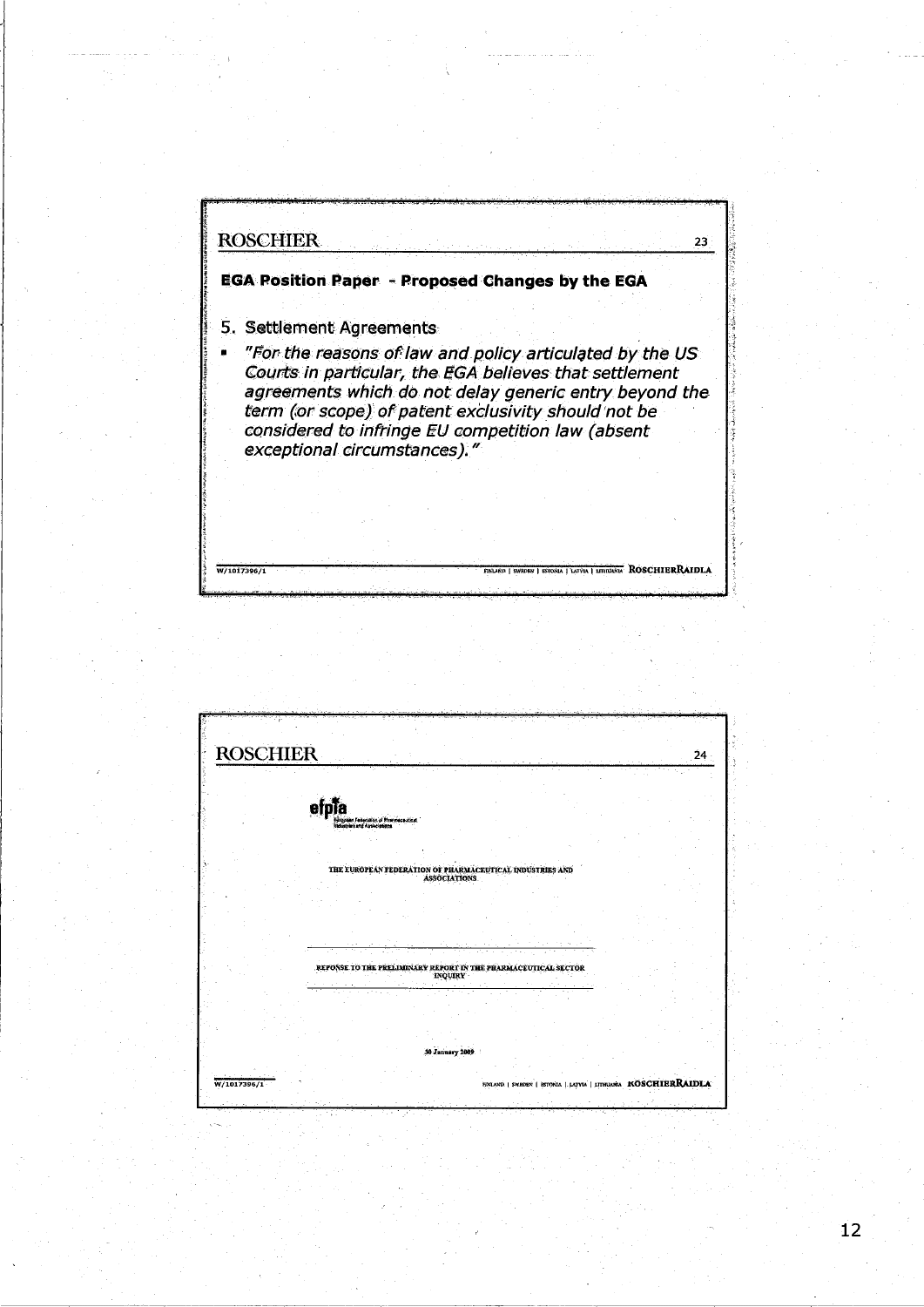**ROSCHIER**  $25^{\circ}$ "If carried over to the Final Report, the tone and approach of the Preliminary Report risk causing considerable damage to the innovative sector. The threat of antitrust intervention in relation to many common legitimate practices will undermine what is already a limited commercial window of opportunity in the quest to deliver tangible improvements in public health." NIA | LATVIA | LITHUARA ROSCHIERRAIDLA W/1017396/1

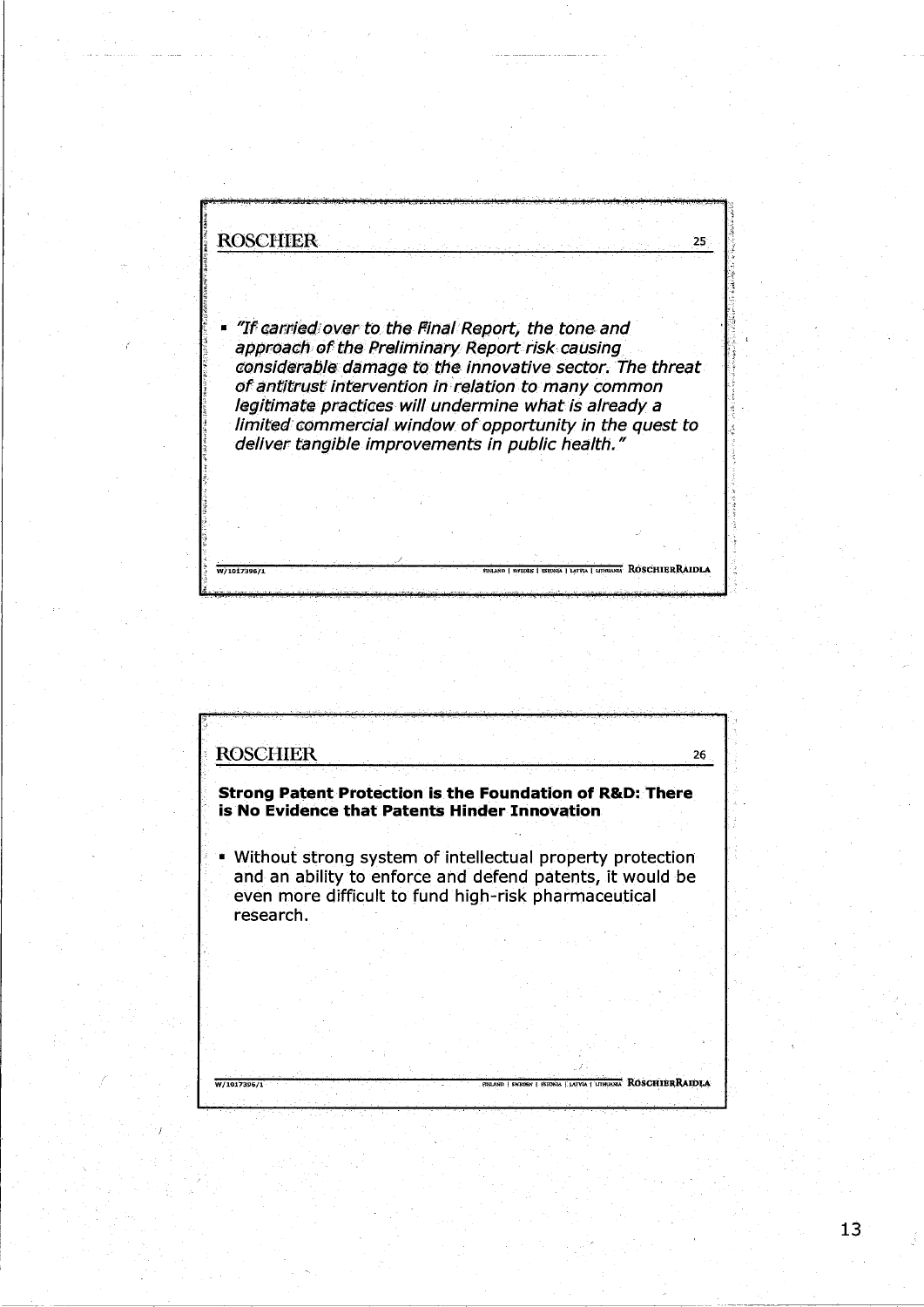**ROSCHIER**  $27<sup>1</sup>$ Delays to Generic Entry are Over-Stated and Wrongly **Attributed** . The toolbox approach casts doubts on the lawfulness of common commercial practices (patent portfolios, patent litigation, settlement agreements, regulatory inventions and the promotion of next generation improved products) in certain, but unidentified, circumstances. DEN | ESTONIA | LATVIA | LITHUANIA ROSCHIBRRAIDLA  $W/1017396/1$ 



 $\overline{14}$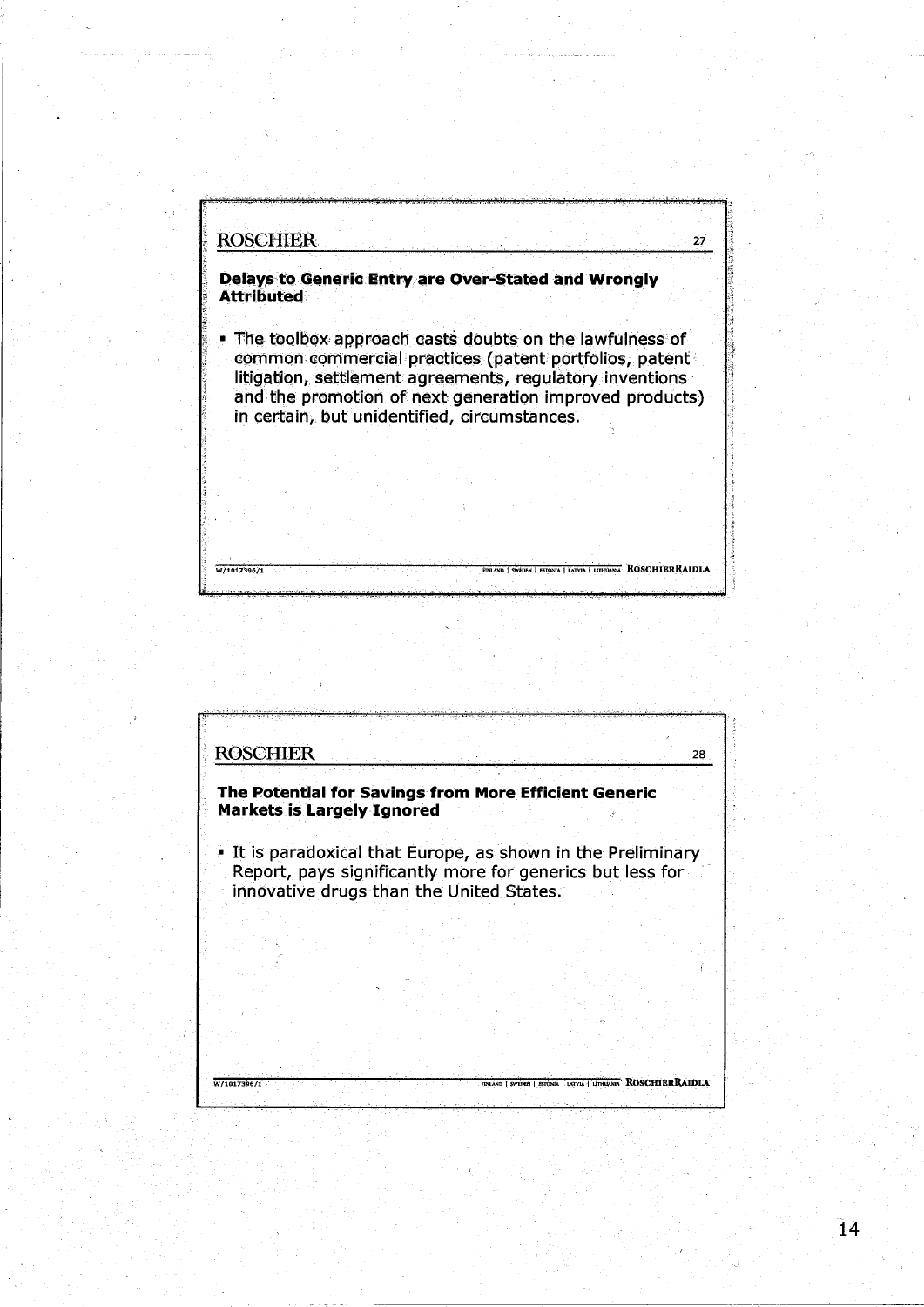

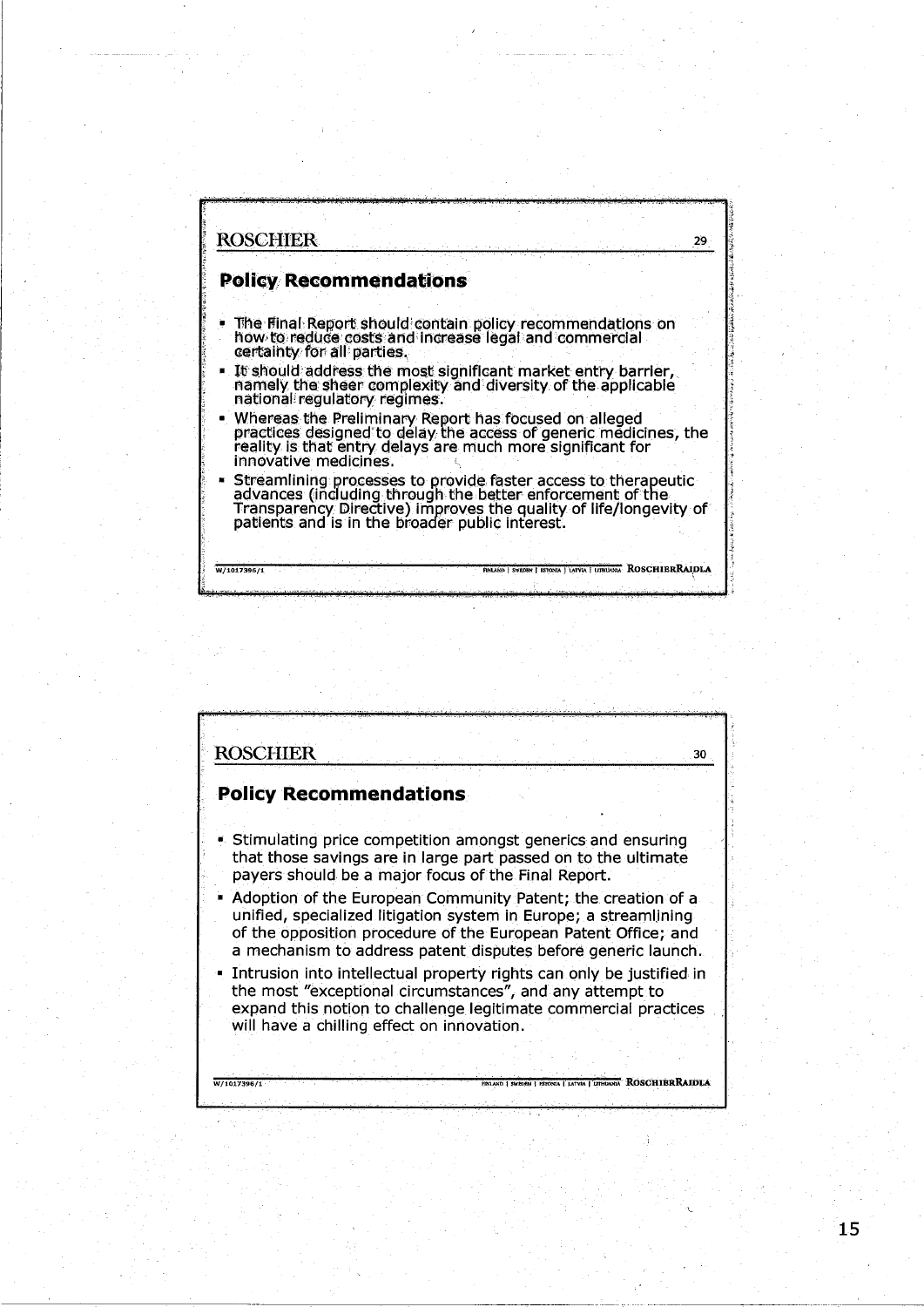